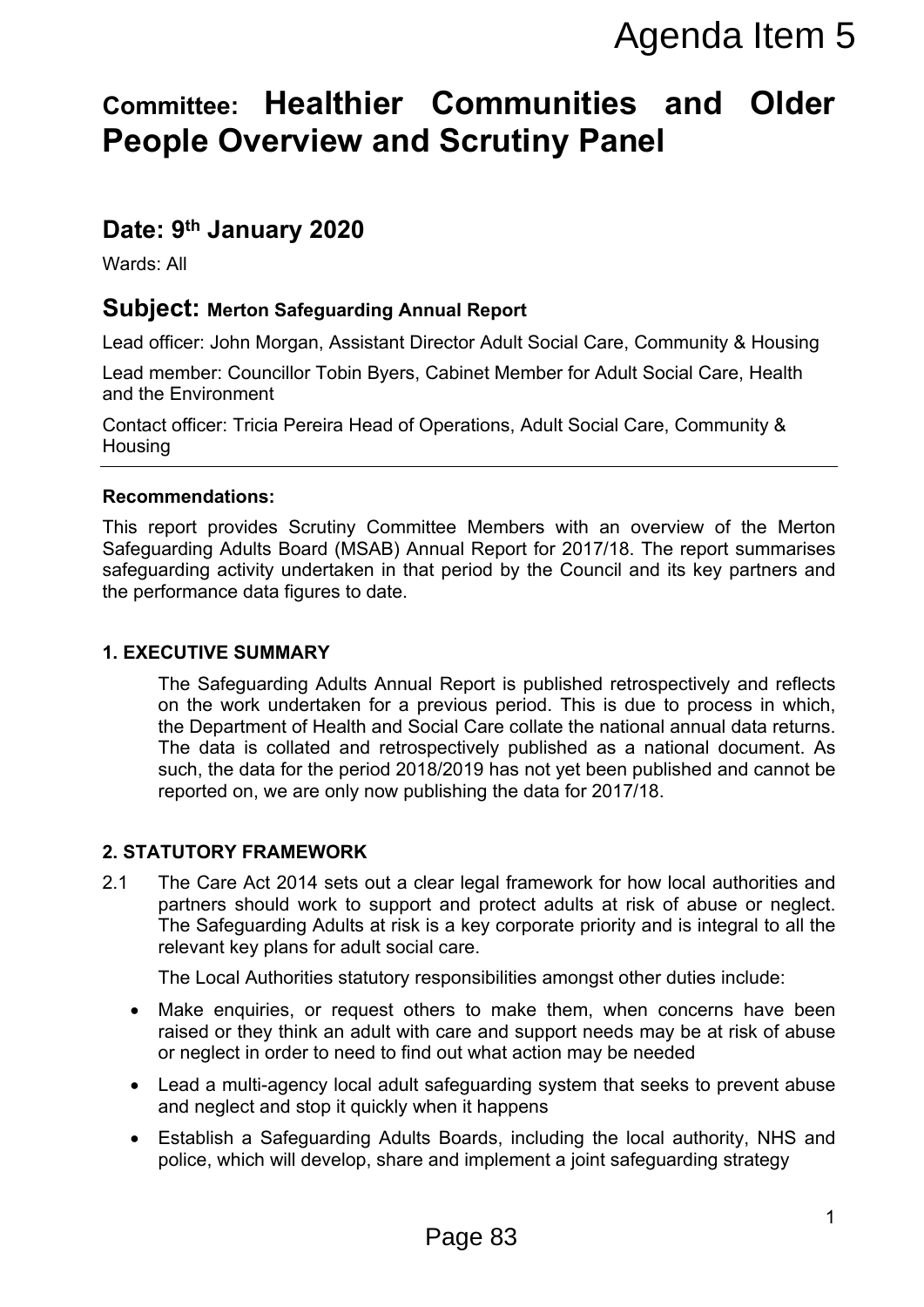#### **3 MERTON SAFEGUARDING ADULTS BOARD (MSAB)**

- 3.1 The Merton Safeguarding Adults Board (MSAB) is a statutory function, under Section 43 of the Care Act 2014. The Board is responsible for writing and publishing the Annual Safeguarding Report.
- 3.2 The MSAB operates at a strategic level. Supporting and protecting adults in Merton from abuse and neglect, through co-ordinating and reviewing the multiagency approach to safeguarding, across all member organisations. The approach that the MSAB takes directly influences how frontline safeguarding operations are carried out in each member organisation.
- 3.3 The Local Authority and The Board has oversight on all adult safeguarding across the local area. Collaboration and co-operation are fundamental to gathering safeguarding intelligence across the whole borough and is key to the effectiveness of the MSAB. As such, the Board is made up of various local organisation's both statutory members (Local Authority, Clinical Commissioning Group and Police) and non-statutory members (provider health services, fire, ambulance, probation, Healthwatch and the voluntary sector and other provider services).

#### **4. MERTON ADULTS' SAFEGUARDING BOARD ANNUAL REPORT 2017 – 2018**

- 4.1 The MSAB Annual Report (attached Appendix1) contains a forward by the Board's Independent Chair Teresa Bell who took up post in 2016. This is a fixed term, three-year tenure, which ended in December 2019. Recruitment of a new Independent chair is currently underway.
- 4.2 The Annual Report is an important function of the MSAB and provides an update on the multi-agency work undertaken to raise awareness in order to safeguard adults in Merton.
- 4.3 The annual report demonstrates that residents, the council and other agencies are engaged with and are provided feedback on the effectiveness of the Merton arrangements for safeguarding adults.

### **5. A PERSONALISED APPROACH TO SAFEGUARDING**

- 5.1 Making Safeguarding Personal (MSP) is a sector led initiative which aims to develop an outcomes focus to safeguarding work, and a range of responses to support people to improve or resolve their circumstances. It is about engaging with people about the outcomes they want at the beginning and middle of working with them, and then ascertaining the extent to which those outcomes were realised at the end. Furthermore, that we become involved only as much as the person states they need us to and that we take the least intrusive response appropriate to the risk presented; in Merton this is an area of strength.
- 5.2 A significant area of development in Merton has been the recording of ongoing risk and outcomes for the individual. In 26 audited cases in 2019, risk management was identified and recorded appropriately as an outcome for the individual and in 23 of those cases; risk was removed for the individual.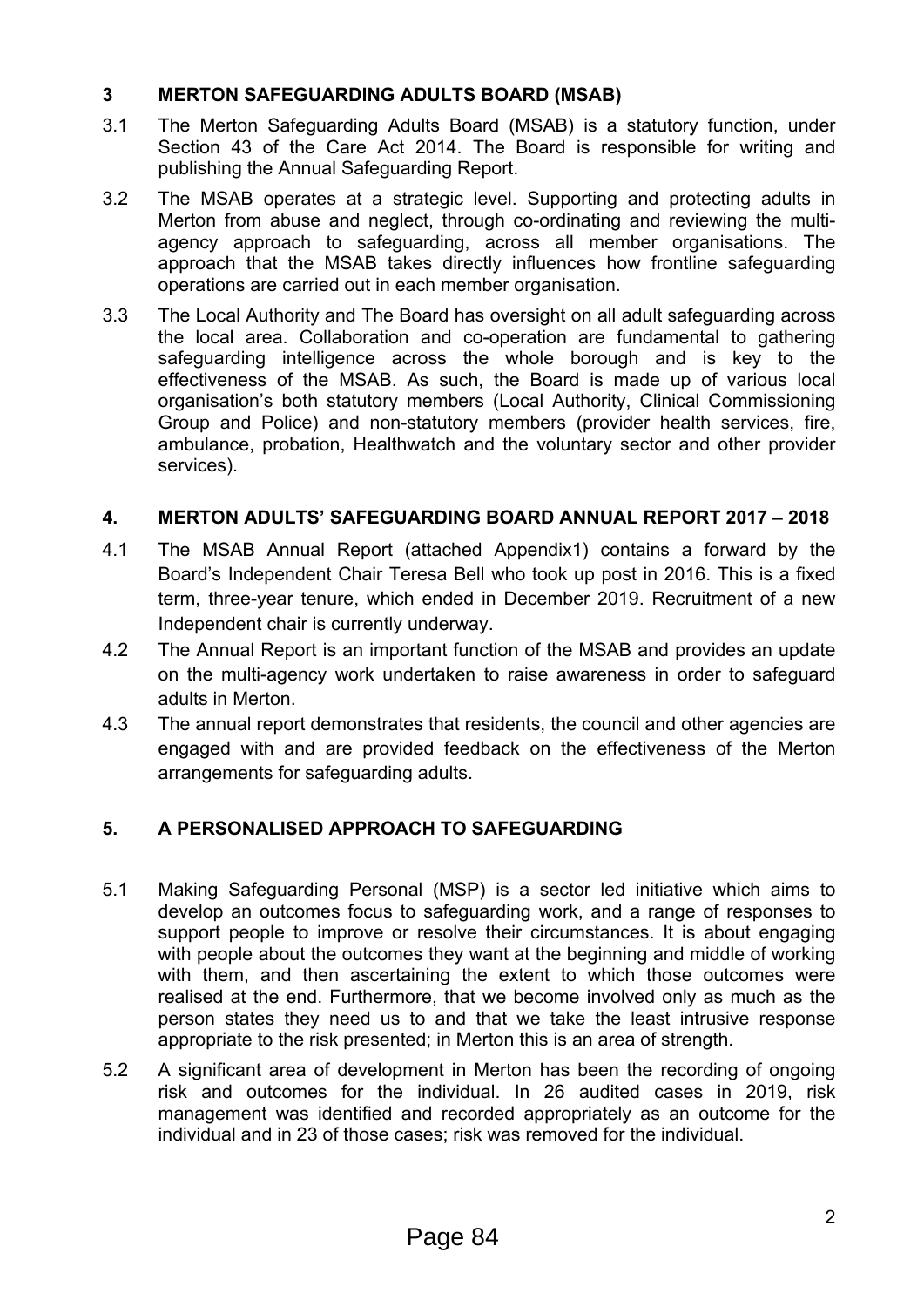5.3 Further scrutiny of 72 cases and audits carried out by senior managers in September 2019, confirms that there has been an improvement on the quality of our work and evidence that we are working within the MSP Framework. Thus meeting needs and outcomes of those individuals. Where recorded, 44 individuals reported that their personal views and outcomes were considered.

Was the individual/representative asked what their desired outcomes were?



#### **6. HIGHLIGHTS FROM THE ANNUAL REPORT: SAFEGUARDING DATA AND BENCHMARKING 2017/2018 AND UPDATES FROM CURRENT YEAR**

- 6.1 During 2015/16 period, a new electronic recording system for adult social care was procured and embedded, the system is called Mosaic a period of time was need to embed the new system, train and identify the system was functioning correctly. This had an effect on accurate recording of safeguarding concerns and enquiries. Furthermore, it meant that not all data and activities were captured in the correct format for accurate reporting. This caused an under reporting of concerns and enquires.
- 6.2 The figures show a comparison between 2016/17 and 2017/18 relating to the type of alleged abuse, number of referrals and age group and as such we can clearly track our improvement.
- 6.3 The report shows that Merton are low in concerns raised when bench marked against London. However, following substantial work from April 2019 to September 2019, there has been an increase in concerns being raised and documented by the local authority. We have significantly improved on recording and are better able to capture this data. From April 2019 to September 2019, there have been 498 concerns raised. This exceeds the total in period 2017 /2018 period, which was 322
- 6.4 The annual report identifies that the conversion rate from safeguarding concern to safeguarding enquiry showed a conversion rate of 20 % in 2016/17 increasing to 25% in 2018/19. This rate was lower than the London average. In the current financial year, due to extensive work undertaken by the teams: from April 2019 to September 2019 we are currently achieving 46% in line with the London average.
- 6.5 The report also identifies that 2017/18 the number of Section 42 enquires had reduced from the previous year 80 enquires. From April 2019 to September 2019 we are currently achieving 115 enquires and again this is in line with the London average.